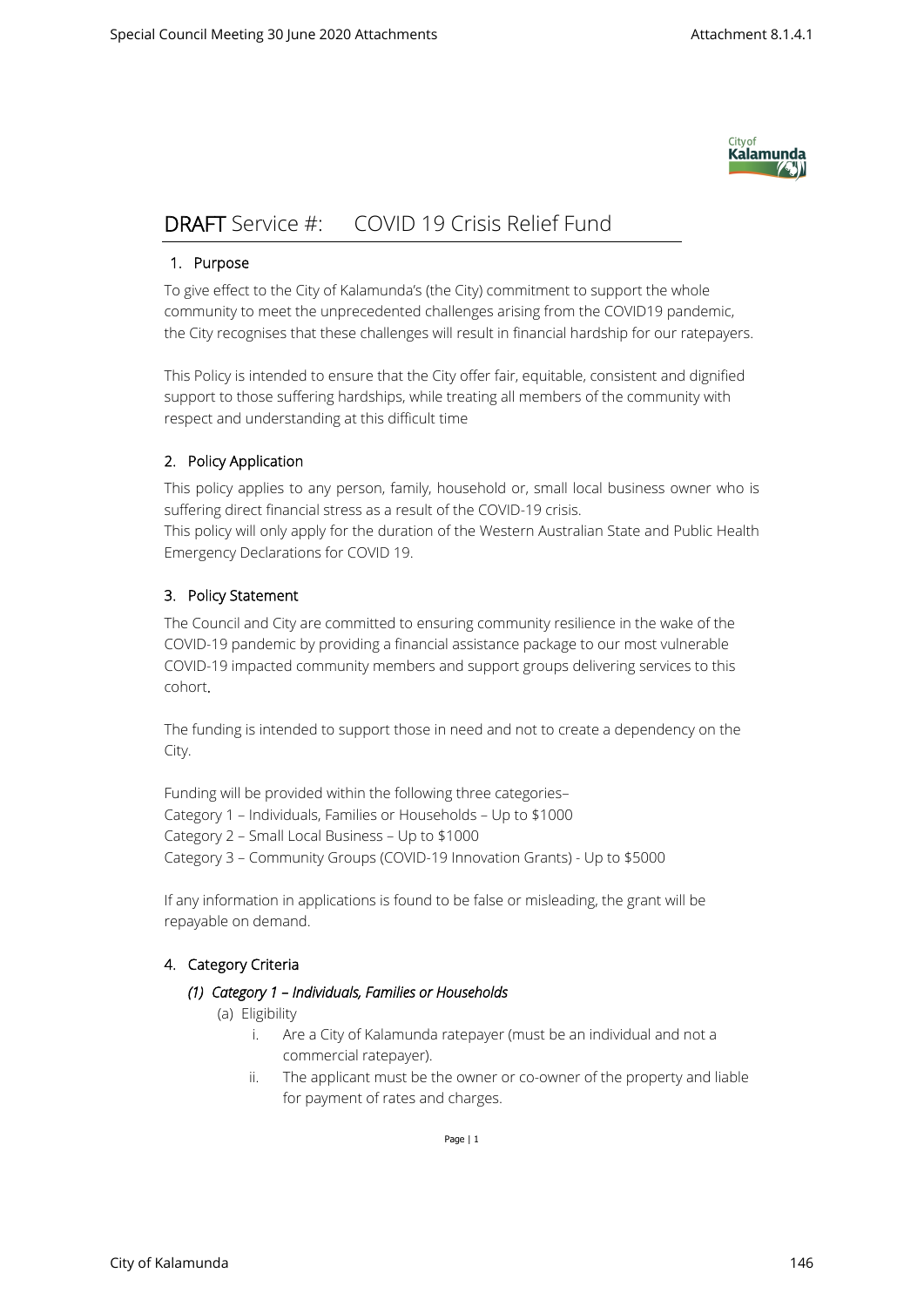

- iii. Have demonstrated financial hardship due to COVID-19.
- iv. Demonstrate all members of the household have lost their job or had a 30% decrease in income.
- v. Must demonstrate that other help received have not alleviated financial stress.
- vi. Provide necessary documentation to prove financial hardship.
- vii. Submit an application before 30 August 2020
- viii. Applicants must certify that they meet the eligibility criteria when submitting an online application.
- (b) Purpose for which funds can be used
	- (i) Allocation of up to \$1,000
		- i. Local Government Rates.
		- ii. Local Government fees or charges.
		- iii. Infringements issued by the City of Kalamunda

#### *(2) Category 2 – Small Local Business*

- (a) Businesses are eligible to apply for the COVID-19 Small Business Innovation Grant provided they meet the following criteria:
	- i. Have an Australian Business Number (ABN)
	- ii. Are a small business as defined by the Australian Bureau of Statistics (fewer than 20 employees)
	- iii. Have either a lease on a premise in the City of Kalamunda OR Are the registered owner of a small business in the City of Kalamunda were carrying on the operation of a business as at 1 March 2020
	- iv. Have an annual turnover of more than \$75,000 (excluding GST)
	- v. Have been subject to closure or highly adversely impacted by COVID19 related restrictions^
	- vi. The enterprise does not engage in illegal activity.
	- vii. Submit an application before 30 August 2020

*Businesses eligible for the Commonwealth JobKeeper payment will be deemed to be highly adversely impacted by COVID-19 restrictions.*

- (b) Purpose for which funds can be used
	- (i) Allocation of up to \$1000
		- i. Local Government Rates.
		- ii. City fees or charges.
		- iii. Infringements issued by the City.

#### *(3) Category 3 – Community Groups* (*COVID-19 Innovation Grants)*

- (a) Applications must demonstrate:
	- i. the benefit to the City of Kalamunda community.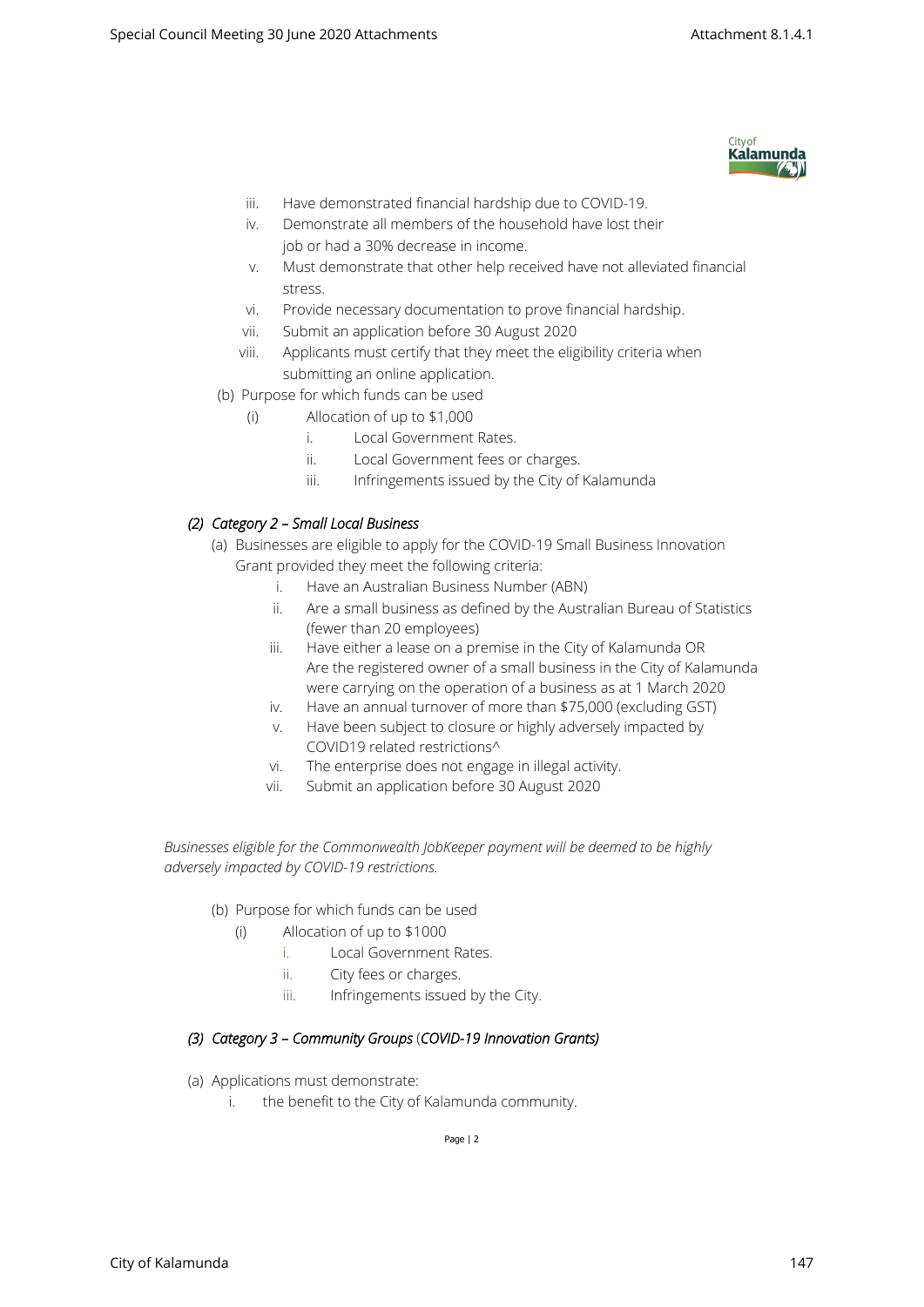

- ii. innovation and creativity to improve social connections.
- iii. how the project is assisting the community to recover from COVID-19.
- iv. increased participant resilience through connection to community.
- b) Applications will be assessed against the following eligibility and assessment criteria:
	- i. Applicant has discussed the project with the City of Kalamunda, prior to application
	- ii. The project meets the fund's primary objective by clearly demonstrating how it will enhance and strengthen Kalamunda's community connectedness.
	- iii. The project demonstrates understanding of, and responsiveness to, challenges faced by the community.
	- iv. The project demonstrates quick and effective outcomes for the community.
	- v. The applicant demonstrates organisational capacity and ability to deliver the project and manage the funds.
	- vi. Community engagement and partnerships in the project planning.
	- vii. Application submitted by 30 August 2020.
	- viii. A project budget listing any income or expenditure by line item associated with the project.
	- ix. All projects must be completed by 30 March 2021.

c) Purpose of the fund

- i. Allocation of up to \$5,000 for projects that assist the community to recover from COVID-19 in accordance with the above criteria.
- ii. The following criteria are eligible/ineligible funding elements:

| Eligible                                     | Not Eligible                                       |  |  |
|----------------------------------------------|----------------------------------------------------|--|--|
| One off funding                              | Retrospective costs (expenses incurred before      |  |  |
|                                              | the funding is approved)                           |  |  |
| <b>Materials</b>                             | Projects that will rely on recurrent funding       |  |  |
| Training and development costs               | Projects with political or religious purposes only |  |  |
| Venue and facility hire                      | Core organisational operating costs, for example   |  |  |
|                                              | a permanent staff position for ongoing work        |  |  |
| Staffing costs for proposed project/service  | Fundraising activities                             |  |  |
| Marketing and communication costs related to | Commercial activities                              |  |  |
| the program                                  |                                                    |  |  |
| Applicants must reside, be located and/or    | Political parties                                  |  |  |
| operate in the City of Kalamunda             |                                                    |  |  |
| Grants up to \$5000                          | Government agencies                                |  |  |
| Clubs and community groups Arts and Cultural | Applicants that have an outstanding grant          |  |  |
| Groups Not-for Profit organisations.         | acquittal with the City of Kalamunda, unless there |  |  |
| Unincorporated groups                        | is evidence of exceptional circumstances           |  |  |
|                                              | approved by the City's Chief Executive Officer.    |  |  |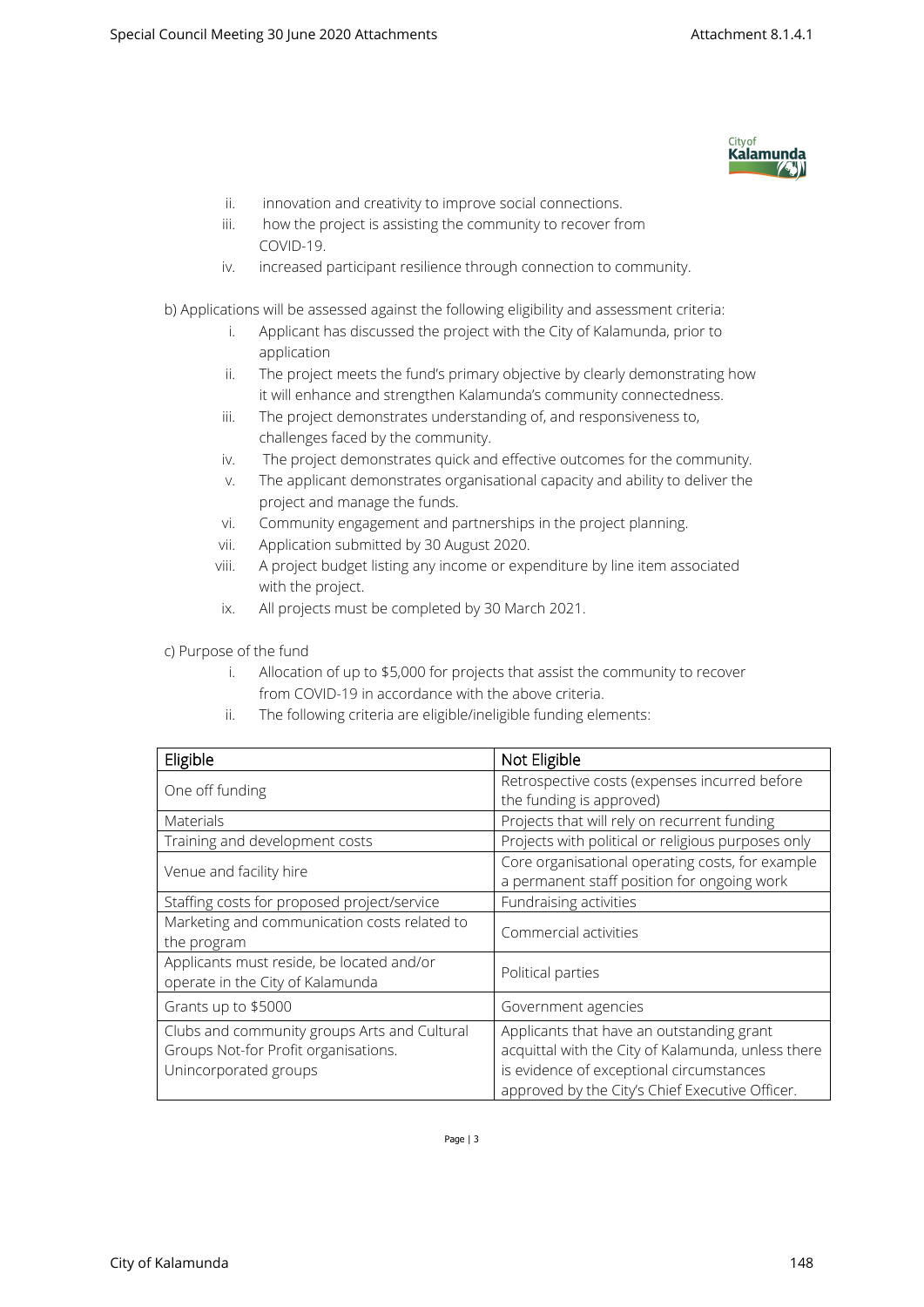